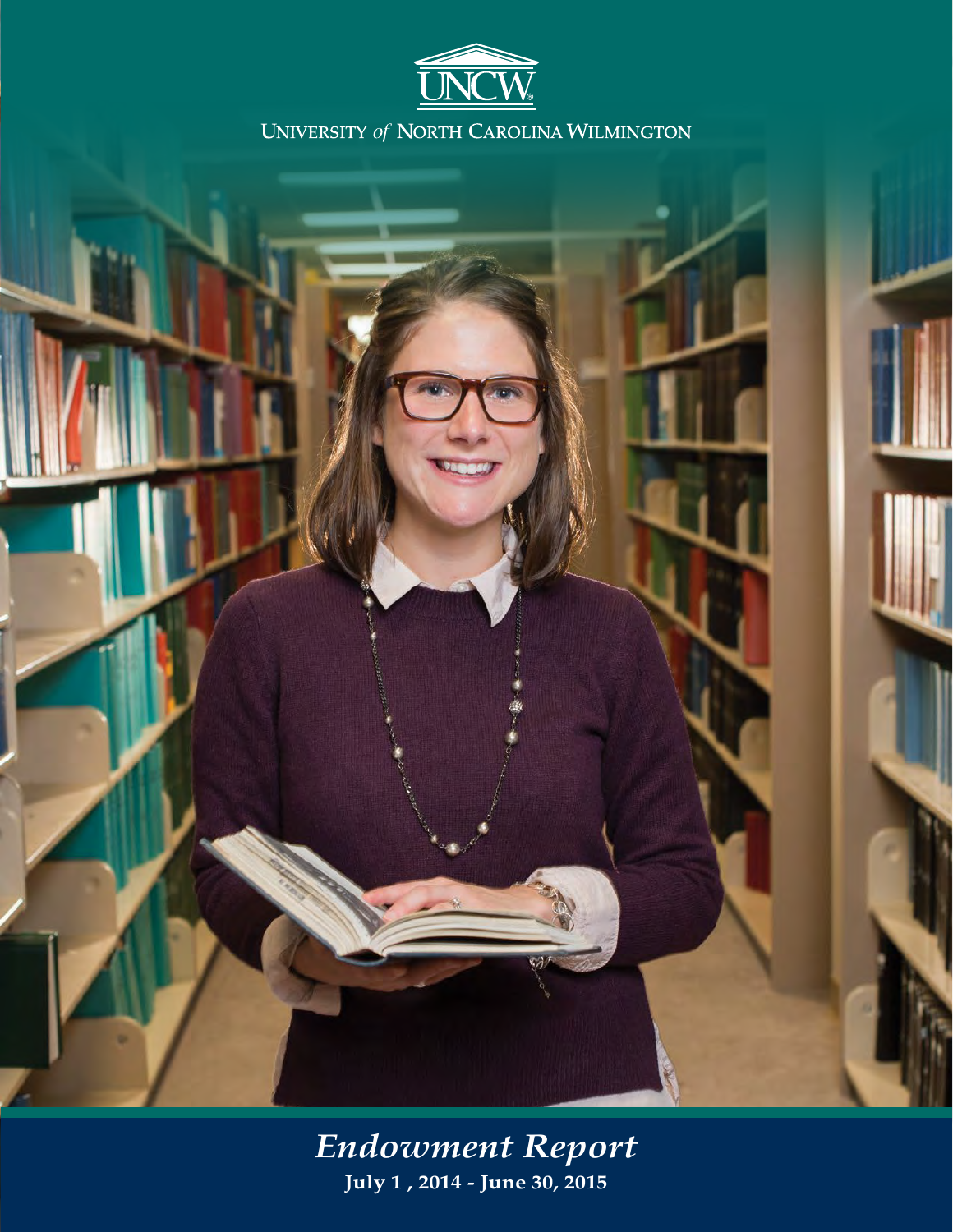The University of North Carolina Wilmington and the UNCW Foundation Inc. encourage endowment gifts from alumni, parents, students and friends of the university to ensure that support for UNCW students, faculty and programs will thrive in perpetuity. An endowment is a long-term investment that creates financial stability, allowing the university to plan using dependable and predictable sources of revenue. Moreover, an endowed gift offers alumni and friends the opportunity to connect a family name and other loved ones to an area of the university in which they have a special interest. Donors of endowments may either give money to UNCW for supporting programs at the university's discretion (unrestricted endowments) or set up specific endowments for agreed purposes (restricted endowments), such as scholarships, professorships, academic and athletic programs, research and public service engagement.

Endowment gifts are prudently managed by the university and foundation in order to generate adequate income for the endowments' purposes while protecting their real value against inflation and, ideally, producing a surplus beyond this level. Gifts are invested in pooled investment funds within each entity. The accounting for these funds is similar to that of a mutual fund, with each individual endowment owning a pro-rata share of the pooled assets and participating in the pro-rata share of investment gains/losses.

The university and foundation endowment portfolio that supports UNCW has grown significantly since its inception. Endowment funds support initiatives that promote excellence at UNCW – scholarships and fellowships for our students, professorships for distinguished

faculty and research and program support. The benefits of these lasting gifts have been felt across the campus, with every dollar helping to support vital activities, shaping the character of the university and ensuring permanent financing for the many endeavors of UNCW's students and faculty.

This document provides an overview of what the endowment portfolio does for the university and serves as a financial report of its investment and distribution activities for the past year. Additional information about UNCW's endowment, including definitions of terms, can be found online at

www.uncw.edu/endowmentreport.

# HOW LARGE IS UNCW'S ENDOWMENT PORTFOLIO AND HOW DOES IT COMPARE TO THOSE OF PEER INSTITUTIONS?

As of June 30, 2015, UNCW's total endowment portfolio was worth \$90,896,398. Since July 1, 2005, 169 endowments have been created, bringing the total number to 394. Over the past 10 years, the pooled endowment portfolio's annualized rate of return has been 8.0 percent; which ranks in the top quartile for the 200+ endowments and foundations in the BNY Mellon Universe.

# **THE UNCW ENDOWMENT**

|                                   | 2014-15      | 2013-14      |  |
|-----------------------------------|--------------|--------------|--|
| <b>Fnd-of-Year Value</b>          | \$90,896,398 | \$87,865,374 |  |
| Average Value                     | 230,701      | 214,830      |  |
| Investment Performance            | 5.40%        | 14.60%       |  |
| <b>New Contributions</b>          | 1,515,283    | 4,118,753    |  |
| <b>Endowment Distributions</b>    | (2,921,168)  | (2,309,900)  |  |
| Endowments for:                   | 2014-15      | 2013-14      |  |
| Scholarships                      | 37,189,240   | 35,944,480   |  |
| Academic Support                  | 14,955,283   | 14,259,358   |  |
| Professorships                    | 16,837,574   | 16,598,391   |  |
| <b>Facilities</b>                 | 6,205,332    | 6,178,142    |  |
| <b>Public Service</b>             | 2,680,029    | 2,668,388    |  |
| <b>General University Support</b> | 13,028,940   | 12,216,615   |  |

### HOW DOES UNCW MANAGE THE ENDOW-MENT?

# WHAT ARE THE UNIVERSITY'S INVESTMENT POLICIES?

The university and foundation investment policies are based on maximizing long-term returns at an acceptable level of risk. The pooled endowments, representing 93 percent of available funds, are invested in five funds: UNC Management Corporation Investment Fund (55 percent), TIFF's Multi-Asset Fund (17 percent), GMO Quality Fund (15 percent), GMO US Equity Fund (8 percent) and NC STIF (5 percent). These funds are broadly diversified to provide long-term protection against the volatility inherent in equities and bonds. Of the remaining 7 percent of the portfolio, 5 percent is dedicated to real estate utilized by the university and 2 percent is operated as a student-managed investment fund, which allows students to learn fundamentals of investment analysis and portfolio construction.

#### HOW HAS THE ENDOWMENT PERFORMED?

The chancellor, vice chancellor for business affairs and Endowment Board of the UNCW Board of Trustees are responsible for the prudent management of, and accounting for, endowment funds under guidelines set by the Endowment Board, in accordance with generally accepted accounting principles and in compliance with laws/regulations. Upon the recommendation of the Endowment Board, the university has invested the endowment in UNC Management Corporation Investment Fund (www.uncmc.unc.edu), GMO Quality Fund and GMO US Equity Fund (www.gmo.com), The Investment Fund for Foundations (www. tiff.org) and the North Carolina Short-Term Investment Fund (STIF). The foundation's pooled endowments are invested in UNC Management Corporation Investment Fund and the North Carolina Short-Term Investment Fund (STIF). The goal of the fund's investment program is to provide a real total return from assets invested that will preserve the purchasing power of fund capital while generating an income stream to support the spending needs of the university. *For 2014-15, the boards approved a spending rate of 4.5 percent. This payout percentage is applicable to all endowments in the absence of another rate made explicit by the endowment agreement. In establishing the spending policy, the boards are required to consider the university's long- and short-term needs, present and anticipated financial requirements, expected total return on its investments, price-level trends and general economic conditions. The spending policy strives to maximize total return while minimizing risk, in order to provide a steady stream of income to present and future generations and to protect the purchasing power of the endowments from erosion by inflation. For fiscal years 2006 through 2010, the approved spending rate was 4.5 percent; however, due to the market losses in 2008, the spending rate approved for the 2010-11 and 2011-12 academic years was lowered to 3.5 percent in an effort to preserve the endowment and allow for future growth.* HOW IS THE PAYOUT CALCULATED FOR MY NAMED ENDOWED FUND?

Annually, the UNCW Endowment Board of the Board of Trustees and the Investment Committee of the Foundation Board review the spending policy payout rate for the upcoming fiscal year (July 1 through June 30). The payout rate is a percentage of the endowment's average market

The endowments are managed with a long-term horizon and a primary return objective to provide a stream of distributions to support scholarships and university programs in "real dollars" into perpetuity. The fund's 10-year annualized return of 8.0 percent exceeds this objective by 1.4 percent. Over a more medium-term horizon, this objective is also met with three- and five- year annualized returns of 10.9 percent and 10.4 percent, respectively, versus 5.8 percent and 6.3 percent for spending plus inflation. WHAT IS UNC WILMINGTON'S PAYOUT POLICY? Every endowed fund owns units in the investment pool. New endowments may begin making distributions after accumulated investment earnings are sufficient to fund the annual payout, subject to the annual payout computation date of June 30. Normally, it takes at least one full year before a new endowment can begin to make distributions. Using the spending policy rate approved by the UNCW Board of Trustees for each fiscal year, the university calculates a distribution per unit and applies this payout per unit to each fund's average number of shares over the preceding four calendar quarters. This distribution is made to a corresponding "spendable account" in July of each year.

Named endowed funds own units in the investment pool. The number of units each fund owns depends on the amount of the gift and the market value of the endowment at the time of the gift. The actual mechanics of endowment investment and management are very similar to that of a mutual fund. An endowment is accounted for using a unitized investment pool. Each individual endowment owns units in the pool, and each is revalued at the end of each month. Only at month-end periods, using a month-end value of a unit, may new endowments enter the pool. New endowments "buy into" and receive a certain number of units in the pool based on the amount of the gift and the month-end unit value at the gift date.

Each month the university receives statements from each of the investment funds. Using these statements, the university calculates the current market value per share by dividing the total market value of the investment pool by the total number of units. During the succeeding month, new gifts to the endowment buy units in the consolidated pool at this share price.

### UNCW Endowment Pool Asset Allocation

**as of June 30, 2015**



\*\* Includes buyouts, venture capital, real estate